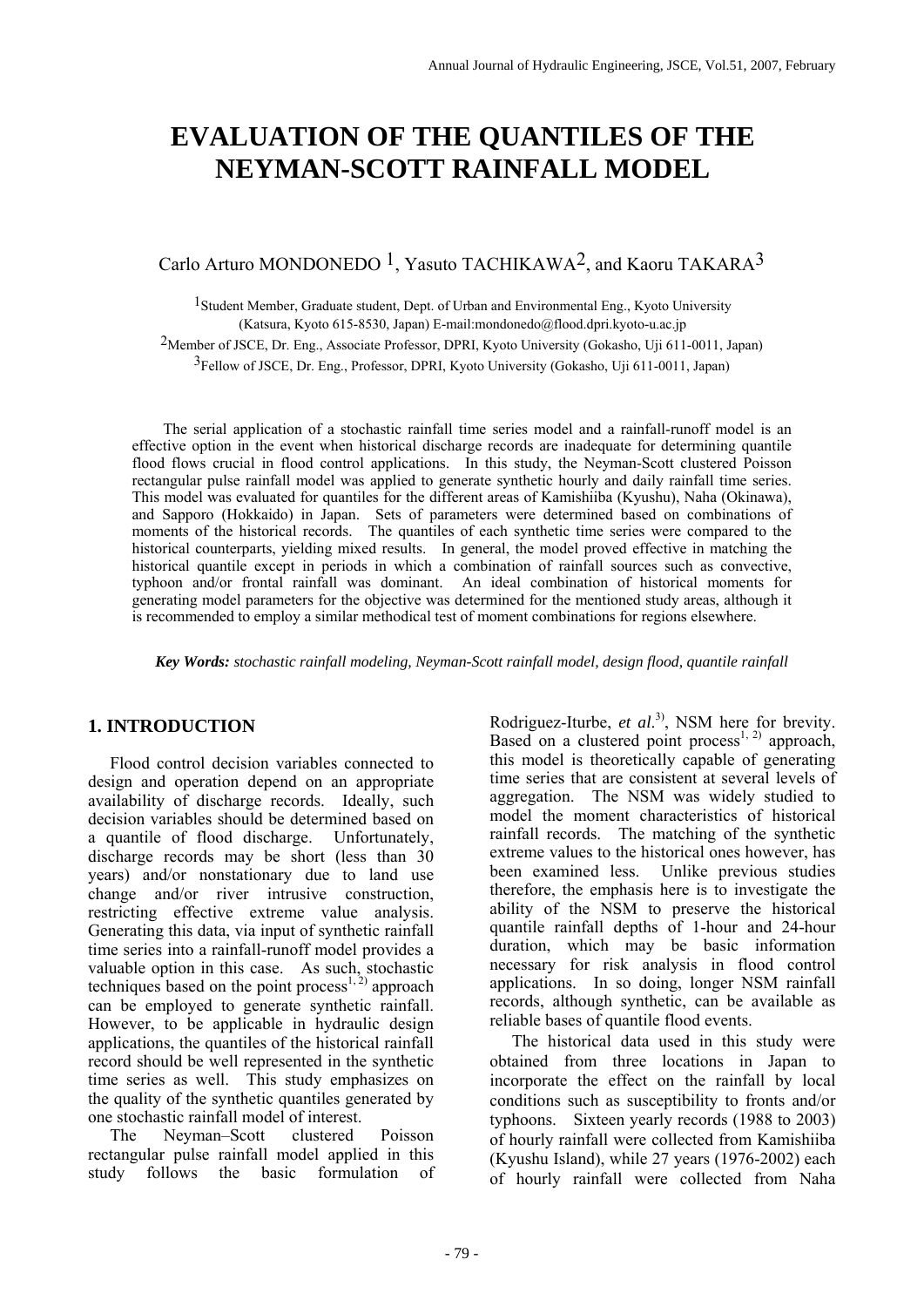(Okinawa) and Sapporo (Hokkaido) as the main historical records of this study.

Section 2 of this paper presents a review of the NSM in its governing equations and parameter estimation requirements. The details of the model are limited here, although past studies (Rodriguez-Iturbe, *et al.*<sup>3)</sup>, Burlando and Rosso<sup>4)</sup>, Cowpertwait<sup>5)</sup> present a more thorough discussion. The applications of the model to the above-mentioned study areas appear in section 3, followed by a discussion in section 4. Section 5 presents the conclusions of this study.



Fig. 1. Schematic drawing of the Neyman-Scott Rainfall Model.

#### **2. NEYMAN-SCOTT RAINFALL MODEL**

#### **(1) Governing equations**

This version of the NSM consists of five probability distributions, based on Rodriguez-Iturbe's original formulation<sup>3)</sup> (see Fig. 1). Clusters of rain cells are linked integrally to a storm origin with mean occurrence rate  $\lambda$ , regarded as a Poisson process. Each cluster can have a random number of rain cells described by a geometric distribution (with all clusters containing at least one cell) with mean cell number  $\mu_c$ . Relative to the cluster origin, the random arrival of each cell is based on an exponential distribution with mean displacement 1/β. Each cell has a corresponding independent identically distributed (iid) random intensity and duration, also based on the exponential distribution with mean intensity  $\mu_{x}$ and mean cell life span 1/η. The total rainfall intensity is then the superposition of the effects of these random cell intensities.

Inherent in the model is the assumption of

stationarity in the mean and variance. In applying the model therefore, it would be beneficial to have as long a historical rainfall record as possible (about 20 years if possible). The historical rainfall record can be expressed in terms of the model parameters as shown in Eqs.  $(1) - (3)$ (Rodriguez-Iturbe, *et al*. 3)).

$$
E\langle Y_i^{(h)}\rangle = \lambda \mu_c h / (\eta \mu_x)
$$
\n
$$
var\langle Y_i^{(h)}\rangle = \frac{\lambda \cdot (\mu_c^2 - 1) \beta^3 A_1(h) - \eta^3 B_1(h)}{\beta \mu_x^2 \eta^3 (\beta^2 - \eta^2)} + \frac{4 \lambda \mu_c A_1(h)}{\mu_x^2 \eta^3}
$$
\n(2)

$$
\begin{aligned} \n\text{cov}\Big(Y_i^{(h)}, Y_{i+k}^{(h)}\Big) &= \frac{4\lambda\mu_c A_2(h,k)}{\mu_x^2 \eta^3} \\ \n&+ \frac{\lambda \cdot \left(\mu_c^2 - 1\right) \beta^3 A_2(h,k) - \eta^3 B_2(h,k)}{\beta \mu_x^2 \eta^3 \left(\beta^2 - \eta^2\right)} \n\end{aligned} \tag{3}
$$

The previous equations were derived from the method of moments $^{3)}$  in which:

$$
A_1(h) = \eta h - 1 + e^{-\eta h}
$$
  
\n
$$
B_1(h) = \beta h - 1 + e^{-\beta h}
$$
  
\n
$$
A_2(h, k) = 0.5(1 - e^{-\eta h})^2 e^{-\eta h(k-1)}
$$
  
\n
$$
B_2(h, k) = 0.5(1 - e^{-\beta h})^2 e^{-\beta h(k-1)}
$$

where:

- $i =$  time interval counter
- $h$  = integer specifying time step interval of data (1 for 1 hour, 24 for 1 day, etc.)
- $Y_i^h$  = rainfall depth in the i-th time of interval h
- $=$  mean rainfall depth record at h-hours
- = variance of rainfall record at  $h$ -hours  $cov(Y_i^h, Y_{i+k}^h)$  = covariance of rainfall record at

$$
x \rightarrow (x_i, x_{i+k})
$$

#### **(2) Parameter Estimation**

Parameter estimation following the method of moments approach was adopted here although maximum likelihood estimators may be used as well<sup>4)</sup>. Nontrivial combinations of Eqs.  $(1) - (3)$ are required to form the objective function for the estimation of parameters  $λ$ , η,  $μ_c$ ,  $μ_x$ , and β in NSM. Normally, the system formed by these combinations is solved for the required parameters by minimization. At least five equations are therefore required in one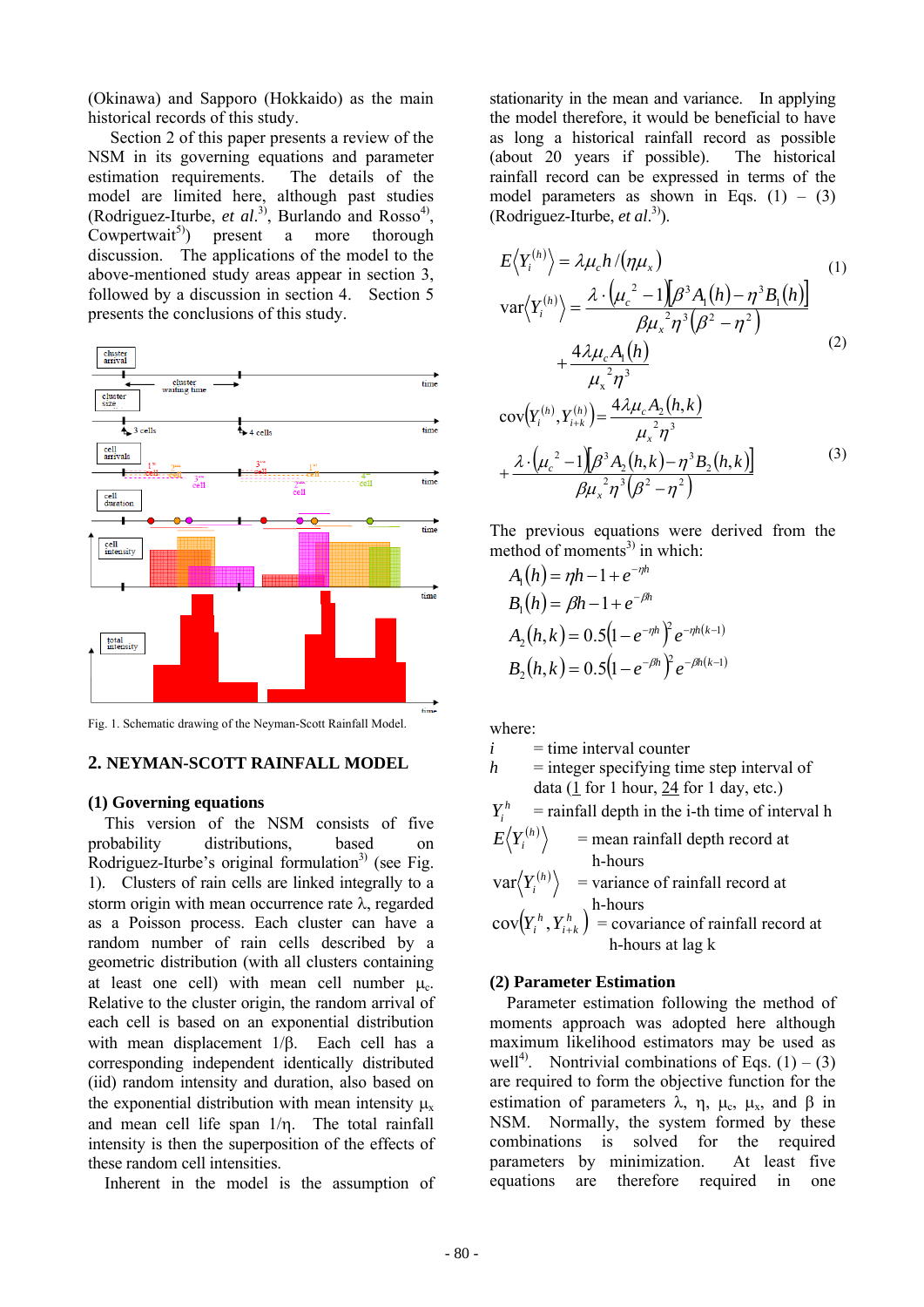combination. For the estimation, the objective function was adopted from previous studies $^{6}$  to ensure that large numerical values do not dominate the fitting procedure. This objective function appears here as Eq. (4).

$$
F = \sum_{j=1}^{M} \left( \frac{f_j(Y_i)}{W_j} - 1 \right)^2
$$
 (4)

where:

- $f_i(Y_i)$  = j-th NS moment equation of rainfall time series  $Y_i$  (from Eqs.  $(1) - (3)$ ).
- $W_i$  = historical moment value from rainfall
	- record.
- $M =$  number of equations to be adopted in the estimation.

Combinations of Eqs.  $(1) - (3)$  are required in (4), depending on the target use of the final NSM. Previous combinations include those employed by Rodriguez-Iturbe *et al.*<sup>3)</sup>, Burlando and Rosso<sup>3)</sup>, Cowpertwait, et al.<sup>6</sup>, Calenda and Napolitano<sup>7)</sup>, and Favre *et al*. 8), to cite a few. For instance, the determination of the five parameters can be based on the basic combination Test Set I (see Table 1).

The frequency distributions of the hourly and daily maximum in one month per record of the

Table 1. Proposed test sets of historical moment combinations for NSM parameter estimation problem.

| <b>Test Set</b>      |                         | Ī          | 6       | 12         | $\overline{24}$ | 48         |
|----------------------|-------------------------|------------|---------|------------|-----------------|------------|
|                      | Mean                    | $\circ$    |         |            |                 |            |
| $\rm I$              | $\overline{\text{Var}}$ | $\circ$    |         |            | $\bigcirc$      |            |
|                      | $Cov1*$                 | $\bigcirc$ |         |            | $\bigcirc$      |            |
|                      | Mean                    | $\circ$    |         |            |                 |            |
| $\rm II$             | $\overline{\text{Var}}$ | $\circ$    | $\circ$ |            | $\bigcirc$      |            |
|                      | Cov1                    | $\circ$    | $\circ$ |            | $\circ$         |            |
|                      | Mean                    | $\bigcirc$ |         |            |                 |            |
| $\rm III$            | Var                     | $\bigcirc$ |         | $\bigcirc$ | $\bigcirc$      |            |
|                      | Cov1                    | $\circ$    |         | $\bigcirc$ | $\bigcirc$      |            |
| ${\rm IV}$           | Mean                    | $\circ$    |         |            |                 |            |
|                      | Var                     | $\bigcirc$ |         |            | $\circ$         | $\circ$    |
|                      | Cov1                    | $\circ$    |         |            | $\circ$         | $\circ$    |
|                      | Mean                    | $\circ$    |         |            |                 |            |
| $\mathbf V$          | $\overline{\text{Var}}$ | $\circ$    | $\circ$ | $\bigcirc$ | $\bigcirc$      |            |
|                      | Cov1                    | $\bigcirc$ | $\circ$ | $\bigcirc$ | $\bigcirc$      |            |
|                      | Mean                    | $\bigcirc$ |         |            |                 |            |
| VI                   | $\overline{\text{Var}}$ | $\circ$    |         | $\circ$    | $\bigcirc$      | $\circ$    |
|                      | Cov1                    | $\bigcirc$ |         | $\bigcirc$ | $\bigcirc$      | $\bigcirc$ |
| *Covariance at lag 1 |                         |            |         |            |                 |            |

Table 2. Range of NSM parameters used for optimization.

| Parameter            | Min   | Max    |  |
|----------------------|-------|--------|--|
| $\lambda(1/h)$       | 0.001 | 0.050  |  |
| $\beta(1/h)$         | 0.01  | 0.50   |  |
| $\mu_{\rm x}$ (mm/h) | 0.30  | 15.0   |  |
| $\mu_{\rm c}$        | 2.00  | 100.00 |  |
| $\eta(1/h)$          | 0.10  | 5.0    |  |

| Table 3. |  | Sample NSM parameters for July. |  |
|----------|--|---------------------------------|--|
|----------|--|---------------------------------|--|

| <b>NSM Param.</b>    | Kamishiiba | Naha     | <b>Sapporo</b> |
|----------------------|------------|----------|----------------|
|                      | 0.00636    | 0.00185  | 0.00828        |
|                      | 0.07107    | 0.01000  | 0 21714        |
| $\mu_{\rm x}$ (mm/h) | 4.49481    | 10.51604 | 2.99253        |
| $\mu_{\rm c}$        | 44.33524   | 13.93186 | 10.46855       |
|                      |            | 1.34515  | 2.65969        |

generated synthetic data should be sufficiently close to those of the historical maxima in this study (see Section 4). Since Eqs. (1), (2), and (3) does not directly employ information from the maxima in the estimation of the parameters, it would be appropriate to assume that Test Set I may not cover this requirement for all possible regional conditions of the selected study areas. To cover such possible dependencies of the target maxima on the short-term and long-term moments of the historical data, five more combination test sets were adopted, as shown in Table 1.

The minimization techniques adopted here employ the constraints shown in Table 2. Calenda and Napolitano<sup>7)</sup> adopted these ranges in their study on unbiased parameter estimates for the NSM. The application of these ranges in this study include the use of the Nelder-Mead simplex<sup>9)</sup> and the Levenberg-Marquardt<sup>9)</sup> minimization techniques in tandem for initial and refined estimation, respectively.

A sample of the estimated July parameters Test Set I for the three study areas appear in Table 3. In general, the characteristics of the study areas are manifest through this table of sample parameters (see (1)). For instance, the higher  $\lambda$ and the moderate  $\beta$  in the Kamishiiba region indicates more frequent clusters with moderate gaps between storm birth and rainfall initiation, respectively. When a cluster does arrive in this mountainous region, it is on the average densely packed (high  $\mu_c$ ), with moderate intensity ( $\mu_x$ ) and short duration (η), possibly characterizing the orographic effect. In contrast, clusters are less dense in Naha (moderate  $\mu_c$ ), where the orographic effect is less prevalent. Although clusters are moderately frequent, rain cells occur long after the storm origin arrival, with higher intensity and longer duration, possibly reflecting the relatively high vapor storage capacity in this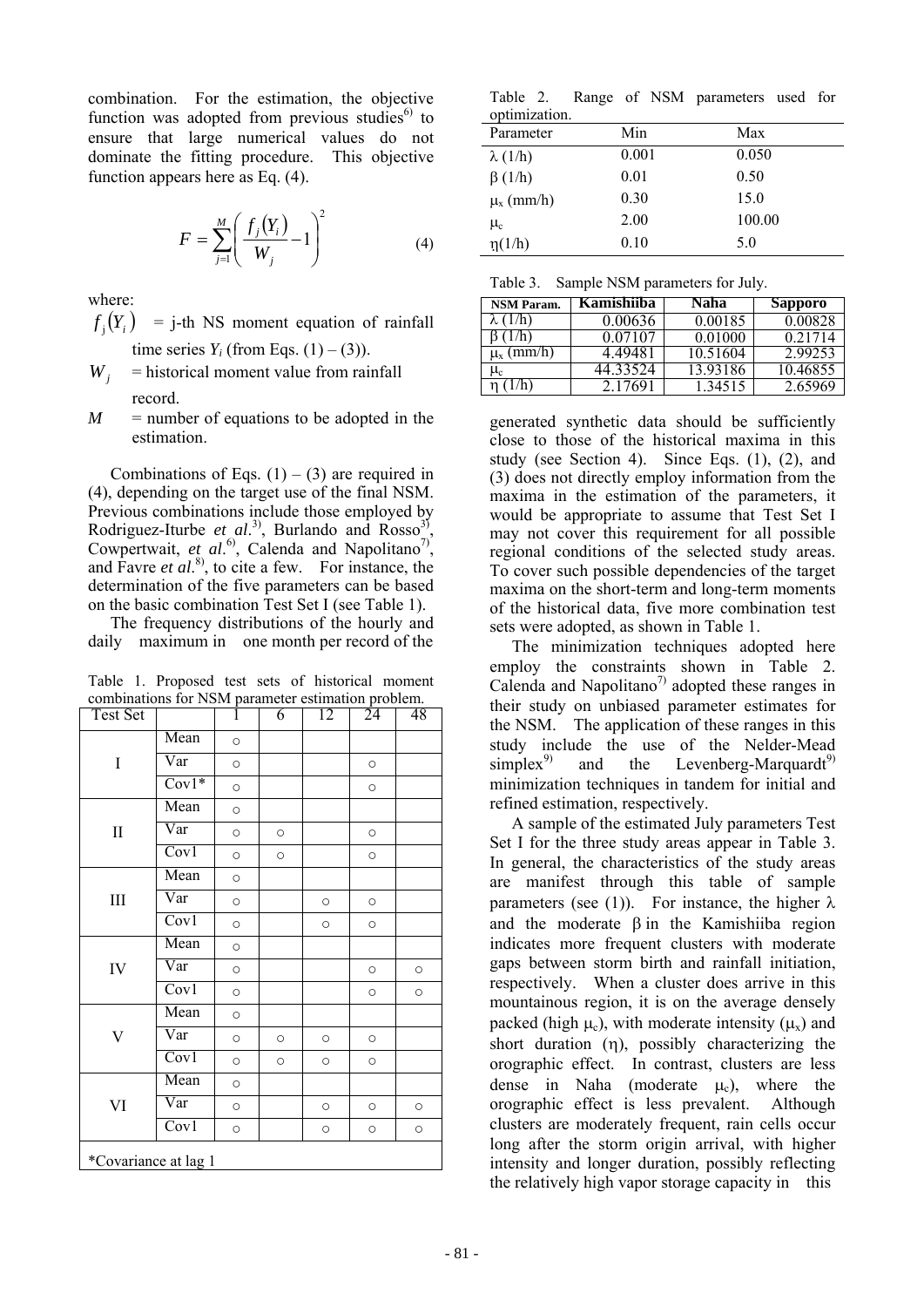Table 4. Sample moments generated from July NSM.

|                                                                                                                                                                    | Kamishiiba                                         |                                     | Naha  |       | Sapporo |       |  |  |
|--------------------------------------------------------------------------------------------------------------------------------------------------------------------|----------------------------------------------------|-------------------------------------|-------|-------|---------|-------|--|--|
|                                                                                                                                                                    | His.                                               | Syn.                                | His.  | Syn.  | His.    | Syn.  |  |  |
| <b>HM</b>                                                                                                                                                          | 0.583                                              | 0.578                               | 0.202 | 0.186 | 0.097   | 0.097 |  |  |
| <b>HSD</b>                                                                                                                                                         | 2.531                                              | 2.487                               | 1.746 | 1.737 | 0.698   | 0.681 |  |  |
| HC1                                                                                                                                                                | 0.672                                              | 0.672                               | 0.489 | 0.500 | 0.517   | 0.511 |  |  |
| DM                                                                                                                                                                 | 13.982                                             | 13.870                              | 4.846 | 4.471 | 2.339   | 2.328 |  |  |
| <b>DSD</b>                                                                                                                                                         | 37.600                                             | 36.762<br>15.928<br>16.031<br>7.116 |       |       |         | 6.856 |  |  |
| DC1                                                                                                                                                                | 0.096<br>0.093<br>0.348<br>0.352<br>0.376<br>0.369 |                                     |       |       |         |       |  |  |
| HM = Hourly Mean, HSD, Hourly Stand. Dev., HC1 = Hourly<br>Covariance at lag 1<br>$DM = Daily Mean$ , DSD, Daily Stand. Dev., $DC1 = Daily$<br>Covariance at lag 1 |                                                    |                                     |       |       |         |       |  |  |

tropical maritime region. Sapporo historically experiences less rainfall, with relatively low rain cell count, low intensity and short duration. Also, despite the moderate storm frequency, the gap from origin to rain initiation is quite small.

Table 4 shows sample moments that were generated for Kamishiiba from the NSM model using TS I parameters for July (Table 3). In general, the moments of the historical data were well-maintained in the generated synthetic data.

## **3. MODEL APPLICATION**

 It was necessary to divide the historical records on a monthly basis from June to October, the accepted "rainy season" of Japan. This was done to affect a stationarity of historical data required in the  $NSM<sup>3</sup>$ . Parameter sets were then estimated for each combination for each monthly historical record of each study area (see Section 4).

The uniform deviate generator used here was developed from the Park-Miller "minimal standard" generator based on the simple multiplicative congruential algorithm<sup>9)</sup>. The inverse  $CDF$  method<sup>10)</sup> (ICDFM) was used for generating continuous and discrete random variables (through a look-up table implementation of the ICDFM for the latter).

One hundred month-hours of rainfall were then generated for each month (i.e.: 72,000 hours of synthetic records for June, 74,400 for July, etc.). Each synthetic hourly time series was then aggregated for every 24 hours to generate its corresponding synthetic daily time series.

The maxima of each month was searched from each synthetic record and compared to its historical counterpart. A Kolmogorov-Smirnov (KS) test was conducted to check for significance of match. The KS probability  $P_{KS}$  of 95% was designated to be the ideal result at which the synthetic maxima and historical maxima were most likely from the same population. The governing equations of the KS test applied here appear in Eqs.  $(5) - (8)$  (see Press, *et al.*<sup>9</sup>).

$$
Q_{KS}(\gamma) = 2\sum_{j=1}^{\infty} (4j^2\gamma^2 - 1)e^{-2j^2\gamma^2}
$$
 (5)

$$
Q_{KS}(0) = 1 : Q_{KS}(\infty) = 0
$$
 (6)

$$
P_{KS} = Q_{KS}([\sqrt{N_e} + 0.155 + 0.24 / \sqrt{N_e}]D) \quad (7)
$$

$$
N_e = \frac{N_h N_s}{N_h + N_s} \tag{8}
$$

where:

 $P_{KS}$  = Kolmogorov-Smirnov probability

 $D =$  maximum deviation between cumulative frequency distributions of historical and synthetic rainfall maxima.

 $N_h$  = length of historical record.

 $N_s$  = length of synthetic record.

This test was performed for each synthetic time series and its corresponding historical counterpart.

## **4. APPLICATION RESULTS**

The three regions in which the NSM was applied have varying regional rainfall characteristics. Isolated from the effects of most typhoons, the Sapporo area of Hokkaido in Northern Japan has a smaller average rainfall during the rainy season (with a 2-14 mm/day average rainfall during the rainy months of June to October). In contrast, the southern tropical maritime region of Naha in Okinawa is more frequented by typhoons (with a 5-30 mm/day average rainfall during the rainy months). Finally, located closer to Okinawa, the mountainous Kamishiiba region is the area that receives the most rainfall among the three study areas (with a 4-30 mm/day average rainfall during the rainy months). Based on section 2 (2), these conditions directly affected the simulation results.

The mean and variances of the synthetic data match those of the historical records, based on Student's t-tests for significantly different means<sup>9)</sup> and F-tests for significantly different variances<sup>9</sup>. The results of these tests were omitted here as this was the expected result in the conception of the NSM. The previously described differing regional conditions appear to have no effect on the proximity of the synthetic moments to the historical moments. This indicates in general that the clustered rectangular rainfall pulses used in NSM can account for the varying rainfall properties inherent in the study areas.

However, not all the maxima of the synthetic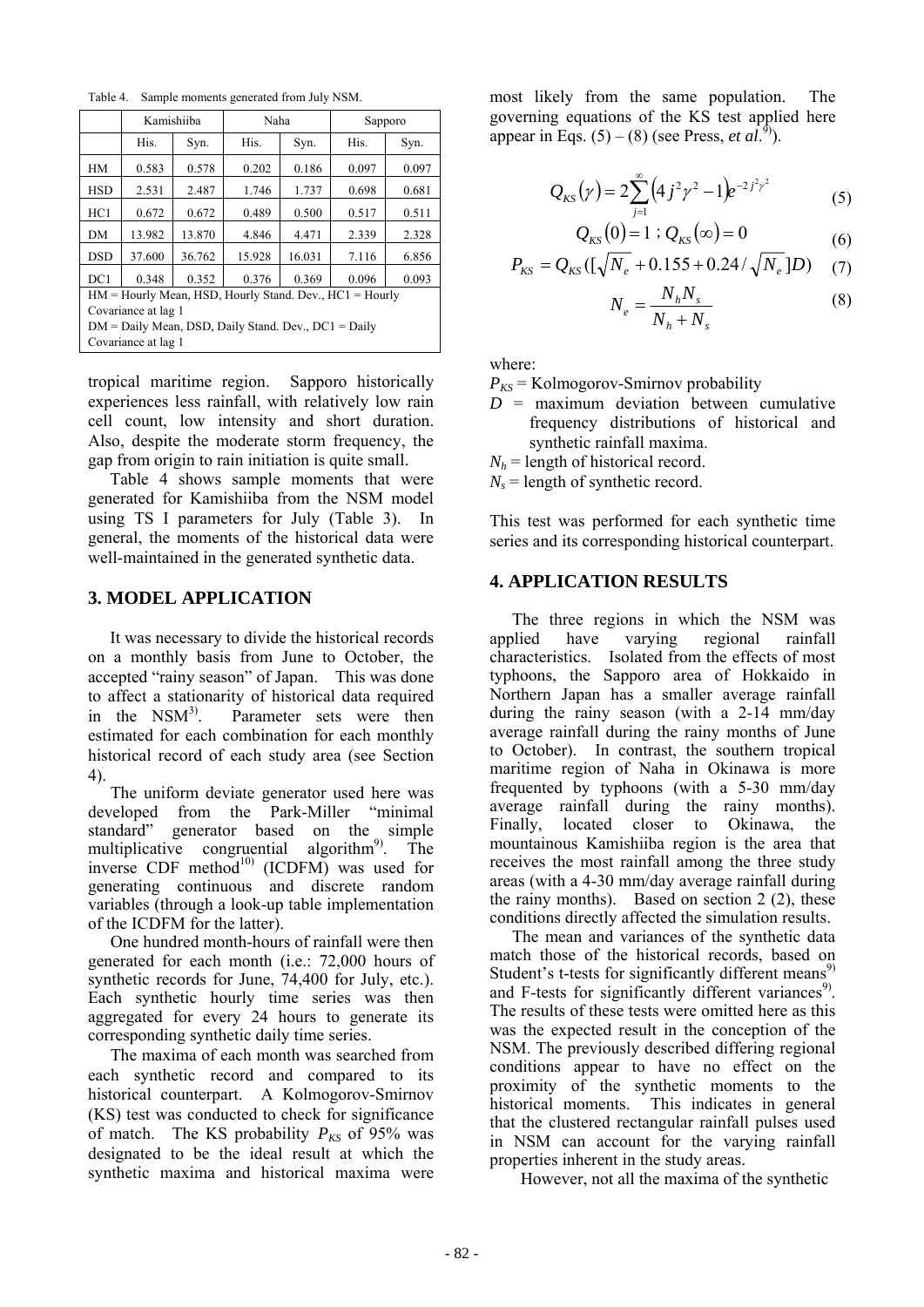

Fig. 2. Sample KS-Test results from NSM (taken from Kamishiiba application).

records appear to match the maxima of the historical records. Figure 2 shows a sample of Kamishiiba cumulative distributions of historical and synthetic monthly maximum rainfall intensity in which 16 historical monthly maximum were compared to 100 synthetic monthly maximum for the hourly and daily records. KS test results gathered were classified into 3 types. Type I results reflect a 95% KS probability for the hourly and daily maxima, indicating significant similarity between historical and synthetic records. Type II results reflect KS probabilities below 95% for both the hourly and daily maxima. Type III results reflect at least a 95% KS probability for either the hourly or daily synthetic maxima.

Table 5 summarizes the results of KS tests for hourly and daily data at the three study regions. Although the majority of the KS results were Type I, most Type II and III results were concentrated in the August-September period of Kamishiiba, and during June and October in Naha. However, during these periods, the arrival and duration of rain cells of a cluster of the present formulation may not be adequate. In particular, during August and September in Kamishiiba, it is possible for the region to experience the usual share of convective rainfall as well as the irregular passing of a typhoon. Under such conditions, the rain cell composition of the historical records is a mix from the two rainfall sources. This affected the maxima of the synthetic record although the synthetic moments were still closely matched to those of the historical records.

Type II and III results were likewise concentrated on the months of June and October in Naha. A similar pattern in which the rainfall seems to be mixed in sources as typhoon and convective rainfall appears to occur in October. However, although typhoons can occur in the rainy month of June over Naha, it is possible that this region also experiences a frontal rainfall source.

Incorporating covariances of higher order may rectify the limitations due to the mix of sources, although an adequate representation of the mixed temporal structure appears to be a more thorough approach. In his formulation, Cowpertwait $5$ proposed a cluster composition consisting of so-called "light cells" of long expected duration and "heavy cells" of short duration. This formulation appears to be more appropriate for the mixed-source conditions.

 Test IV and VI could not be applied successfully to estimate the NSM parameters from the Sapporo historical data. It appears that the rainfall is poorly correlated at the 48 hour period. Thus, no synthetic records were generated for these combinations. The June synthetic time series of this region were also ignored since the rainfall during this period appeared to be very little and poorly correlated as well.

Although the proposed methodology led to synthetic time series that closely matched the moments of the historical records, a few combinations appeared to yield synthetic maxima that were closely matched to the historical maxima consistently. However, these ideal combinations did not appear to be consistent for all the regions involved. The reason for this appears to be the varied correlation structure of each regional historical record.

Within a region however, certain combinations seemed to model the maxima better than other combinations. It is thus possible that a dominant correlation structure of the historical record exists